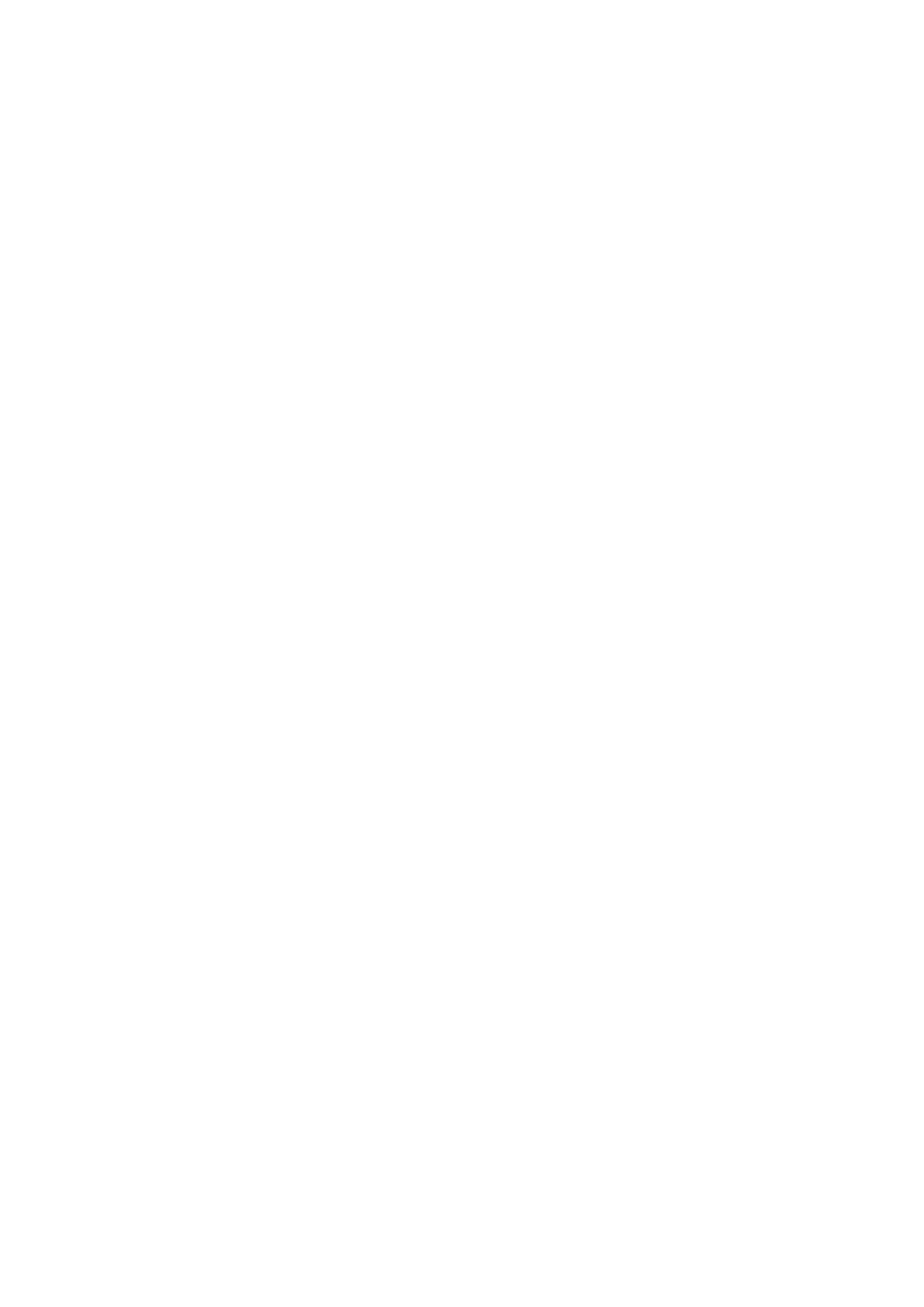# **TABLE OF CONTENTS 21 NOVEMBER 2019**

**Business** Page No.

| 1. |  | <b>Meeting Conduct</b> |
|----|--|------------------------|
|----|--|------------------------|

- **1. 1 Chief Executive's Welcome**
- **1. 2 Apologies**
- **1. 3 Address by Deputy Mayor**
- **1. 4 Declaration of Makara/Ohariu Community Board Members Elect**
- **1. 5 General Explanation by Chief Executive**

| 2. Reports                                | 5. |
|-------------------------------------------|----|
| 2.1 Election of Chair and Deputy Chair    | 5. |
| 2.2 Setting of the First Ordinary Meeting |    |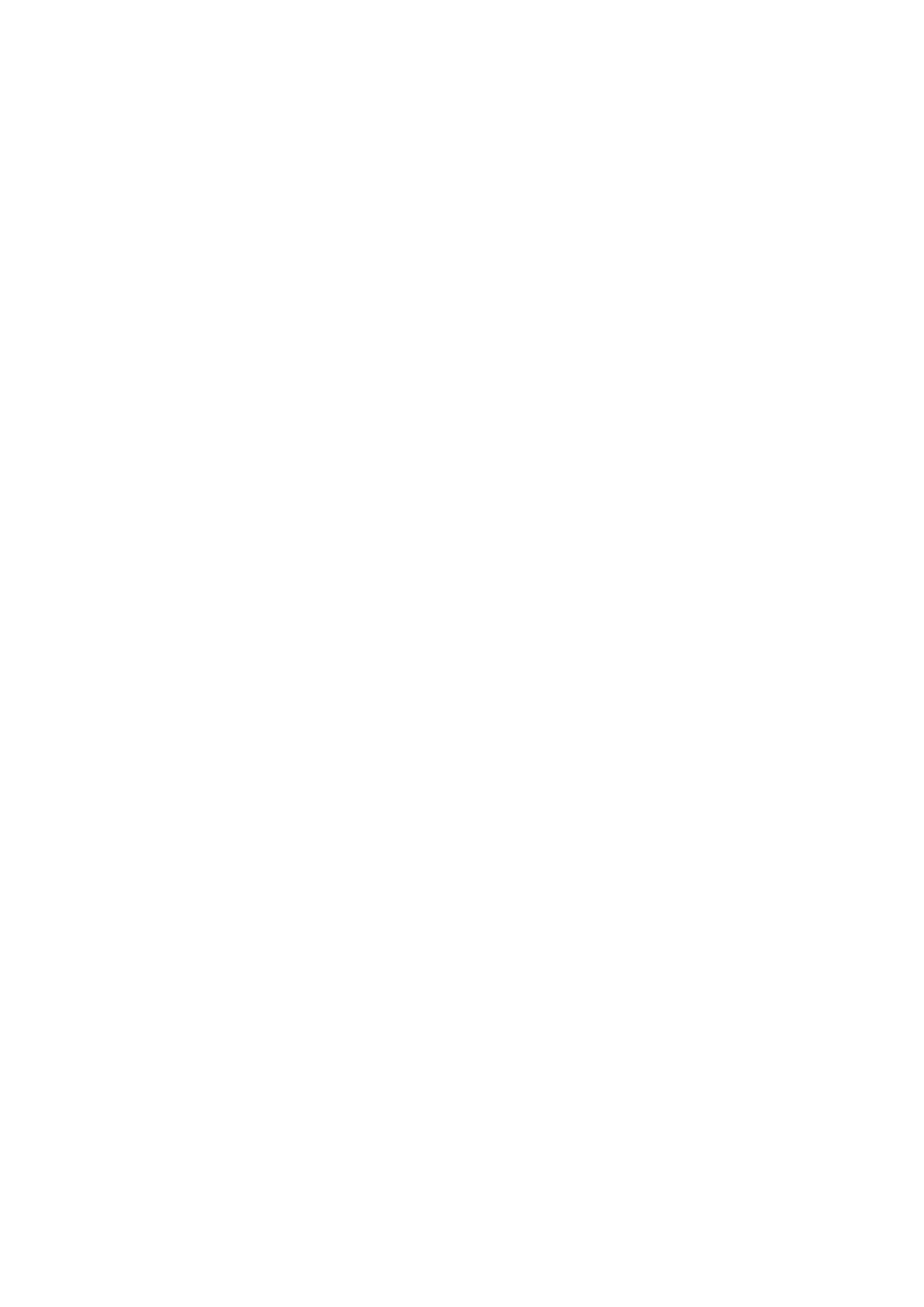## **2. Reports**

# **ELECTION OF CHAIR AND DEPUTY CHAIR**

## **Purpose**

- 1. As required under Schedule 7, Part 2, clause 37, of the Local Government Act 2002 (the Act), the Makara/Ohariu Community Board must elect one of its members at its inaugural meeting to be its Chair for the 2019-2022 triennium. The appointment is made by resolution of the Makara/Ohariu Community Board.
- 2. The appointment of a Deputy Chair is optional but is recommended. In the event that the appointed Chair of the Makara/Ohariu Community Board is absent or incapacitated for any reason, the Deputy Chair will act on behalf of the Chair and fulfil the duties of the Chair. The appointment is made by resolution of the Makara/Ohariu Community Board.

#### **Summary**

3. The appointment of a member of the Makara/Ohariu Community Board as Chair is required under statute. The election of a member of the Makara/Ohariu Community Board as Deputy Chair will provide the Makara/Ohariu Community Board with an agreed representative to fulfil the duties of the Chair in the event that the Chair is unable to fulfil his or her duties.

## **Recommendations**

That the Makara/Ohariu Community Board:

- 1. Receive the information.
- 2. Agree to nominate and appoint a member of the Makara/Ohariu Community Board as Chair for the 2019-2022 triennium.
- 3. Agree to nominate and appoint a member of the Makara/Ohariu Community Board as Deputy Chair for the 2019-2022 triennium.

## **Background**

#### **Role of the Chair**

- 4. The Chair of the Makara/Ohariu Community Board is responsible for:
	- Ensuring the decisions of the Board are consistent with the powers delegated to it by Wellington City Council
	- Conducting the business of the Board in an orderly way and in accordance with the Board's Standing Orders and any other legislation that may apply
	- Act as official spokesperson for the Makara/Ohariu Community Board on issues within its terms of reference and delegations.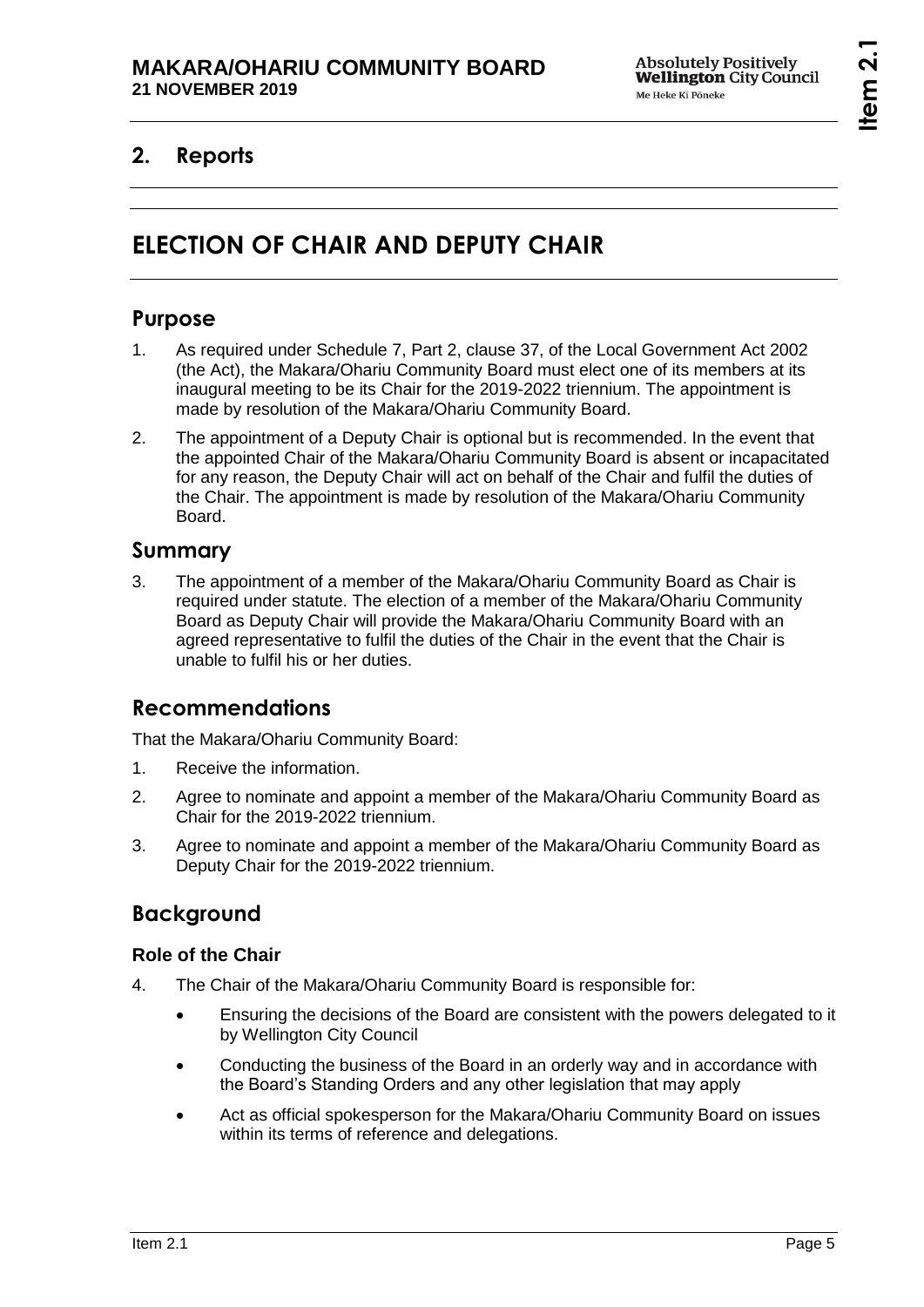#### **Role of the Deputy Chair**

5. In the event of the Chair being absent or incapacitated, the Deputy Chair must perform all the responsibilities and duties of the Chair and must preside at the meeting where the Chair is absent.

#### **Method of voting**

- 6. Clause 25, Schedule 7 of the Local Government Act 2002 prescribes the appointment of the Chair using one of two voting systems (either System A or System B) and must be by resolution of the Board.
- 7. The prescribed method of voting will be done using "System A" as per Makara/Ohariu Community Board's current standing orders (Standing order 2.6.1).
- 8. "System A" states that a person is elected or appointed to a role if he or she receives the votes of a majority of the members of the Makara/Ohariu Community Board present and voting.
- 9. The voting process is as follows:
	- a) There is a first round of voting for all candidates; and
	- b) If no candidate is successful in that round, there is a second round of voting from which the candidate with the fewest votes in the first round is excluded; and
	- c) If no candidate is successful in the second round there is a third, and if necessary subsequent rounds of voting from which, each time, the candidate with the fewest votes in the previous round is excluded; and
	- d) In any round of voting, if 2 or more candidates tie for the lowest number of votes, the person excluded from the next round is resolved by lot.

#### **Discussion**

- 10. There are no requirements for a formal nomination. The Mayor will call for nominations at the inaugural meeting of the Makara/Ohariu Community Board. Members may be nominated for these roles "in absentia" but cannot vote.
- 11. Voting will be conducting as prescribed with the appointments of the Chair and Deputy Chair confirmed by resolution of the Makara/Ohariu Community Board.
- 12. Following the appointment of the Chair, the Mayor will invite the Chair to preside over the remainder of the inaugural meeting. The term of office for both the Chair and Deputy Chair shall be for the duration of the 2019-2022 triennium.
- 13. The Chair and the Deputy Chair may terminate or have their office terminated by:
	- Resigning as Chair or Deputy Chair
	- A majority decision of the Makara/Ohariu Community Board by resolution
	- Being no longer eligible to hold office.

#### **Options**

14. Should the Board not appoint a Deputy Chair and the Chair is absent, then the Board members present at any meeting must elect one of the members present (by resolution) to act as Chair for that meeting.

#### **Next Actions**

15. N/A.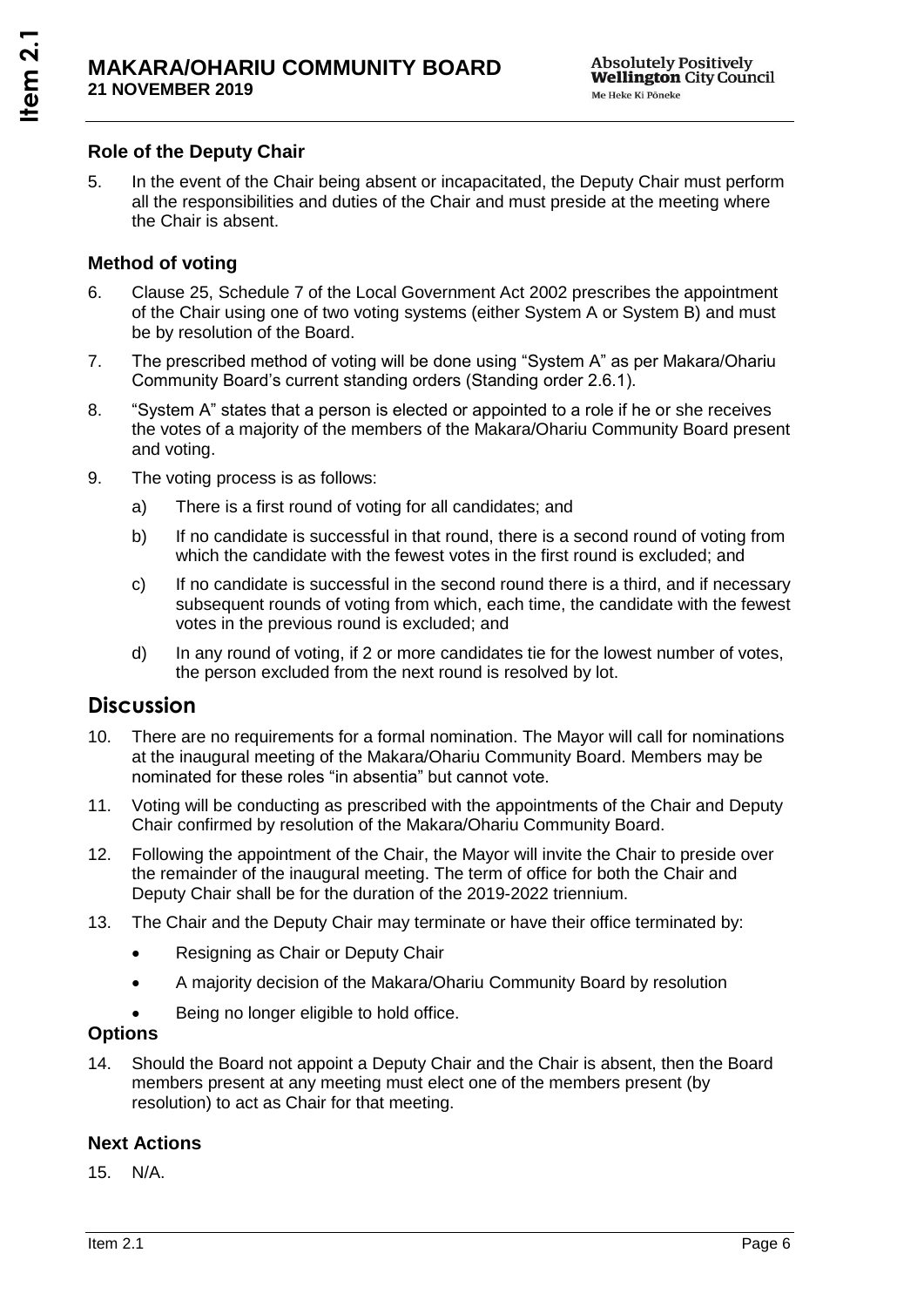# **Attachments**

Nil

| Author     | Helena Patuwai, Elected Member Support Advisor              |
|------------|-------------------------------------------------------------|
| Authoriser | Crispian Franklin, Manager, Elected Member Support Advisors |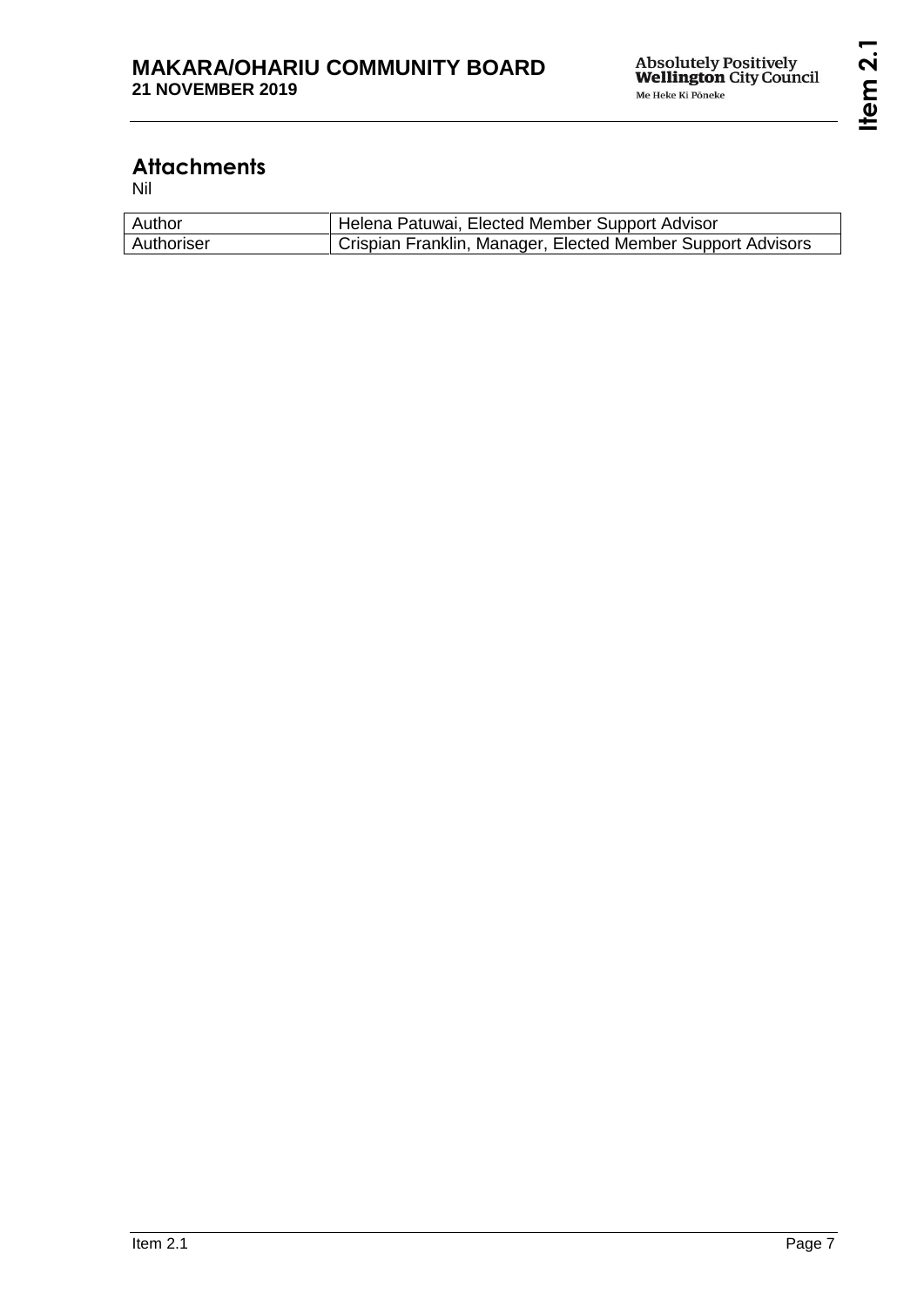## **SUPPORTING INFORMATION**

**Engagement and Consultation**  None required.

#### **Treaty of Waitangi considerations**

There are no Treaty of Waitangi considerations.

## **Financial implications**

Not applicable.

**Policy and legislative implications**  This report meets the requirements of the Local Government Act 2002.

#### **Risks / legal**  This report meets the requirements of the Local Government Act 2002.

**Climate Change impact and considerations**  Not applicable.

**Communications Plan**  Not applicable.

**Health and Safety Impact considered**  Not applicable.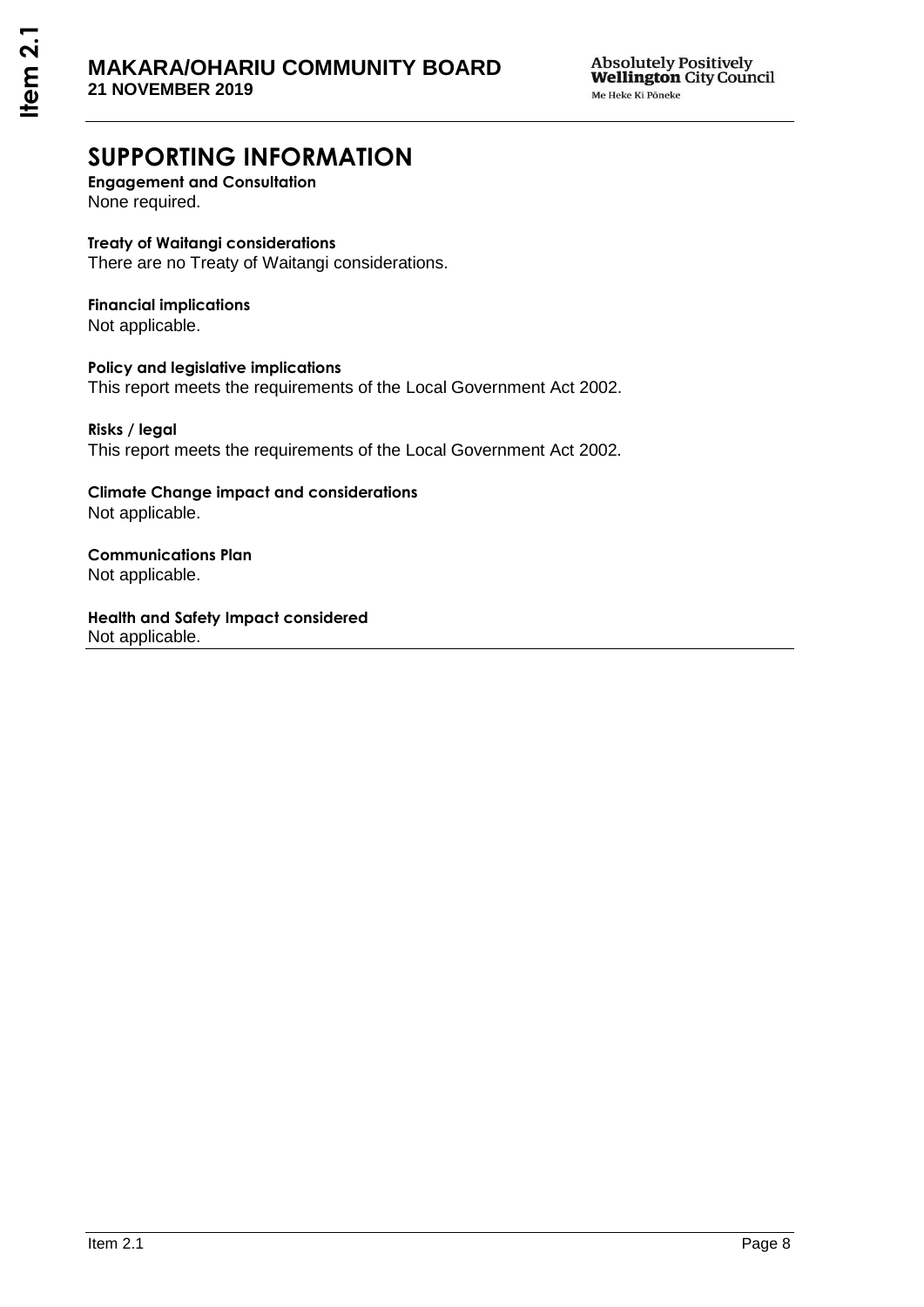# **Item 2.2**

# **SETTING OF THE FIRST ORDINARY MEETING**

## **Purpose**

1. To provide for the setting of the date and time of the first ordinary meeting of the Makara/Ohariu Community Board for the 2019-2022 triennium.

## **Recommendations**

That the Makara/Ohariu Community Board:

- 1. Receive the information.
- 2. Agree to set the first ordinary meeting of the 2019-2022 triennium for 7pm on Thursday, 12 December 2019 at the Ohariu Valley Hall.

## **Background**

2. As required under clause 21, Schedule 7 of the Local Government Act 2002, the Makara/Ohariu Community Board is required to set the date and time of its first ordinary meeting and this must be agreed by the Board at its inaugural meeting.

### **Discussion**

- 3. It is proposed that the first ordinary meeting will take place at 7pm on Thursday, 12 December 2019 at the Ohariu Valley Hall.
- 4. At this meeting, the Board will consider a meeting schedule for 2022 and other ordinary business of the Board.

## **Attachments**

Nil

| Author     | Helena Patuwai, Elected Member Support Advisor              |
|------------|-------------------------------------------------------------|
| Authoriser | Crispian Franklin, Manager, Elected Member Support Advisors |